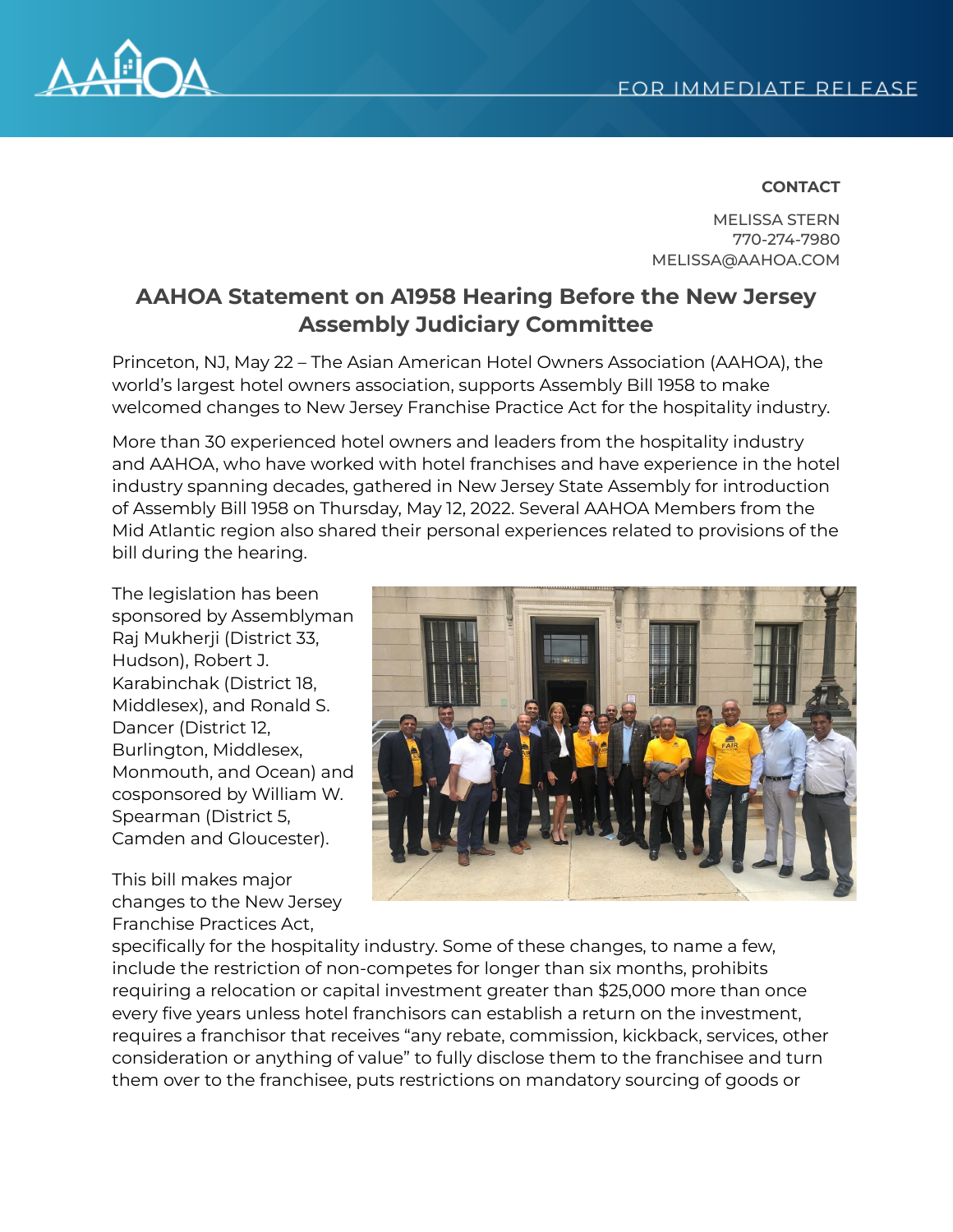

resources, and prohibits suspending, restricting, or preventing access to franchise services.

The Assembly Judiciary hearing was attended by prominent hotel owners and leaders from AAHOA, including Mid Atlantic Regional Director Mahendra (MZ) Patel, Past Chair Bhavesh Patel (2017-2018), and President & CEO Laura Lee Blake.

During the hearing, Blake reiterated that AAHOA Members coming together to convey their support shows they care about what is happening in New Jersey because it's one of the few ways to bring franchisors to the table to finally get some answers to questions they've been asking for years.

"Our participation demonstrates to our members and the industry at large that AAHOA is concerned about what owners are facing, and we are here to voice concerns and advocate for change because the current systems in place are not working," she said. "New Jersey hotel owners carried the day, and the passage of this bill out of Committee was a truly great start to the new day we are building for AAHOA."



For decades, AAHOA has been a pioneer in mentoring and guiding hotel owners. While there are many organizations that assert they are representing the interests of hotel owners overall, they principally serve as the voice of the franchisors. AAHOA is unique in that it is the only organization dedicated solely to serving the best interests of, and acting as the foremost advocate for, America's hotel owners.